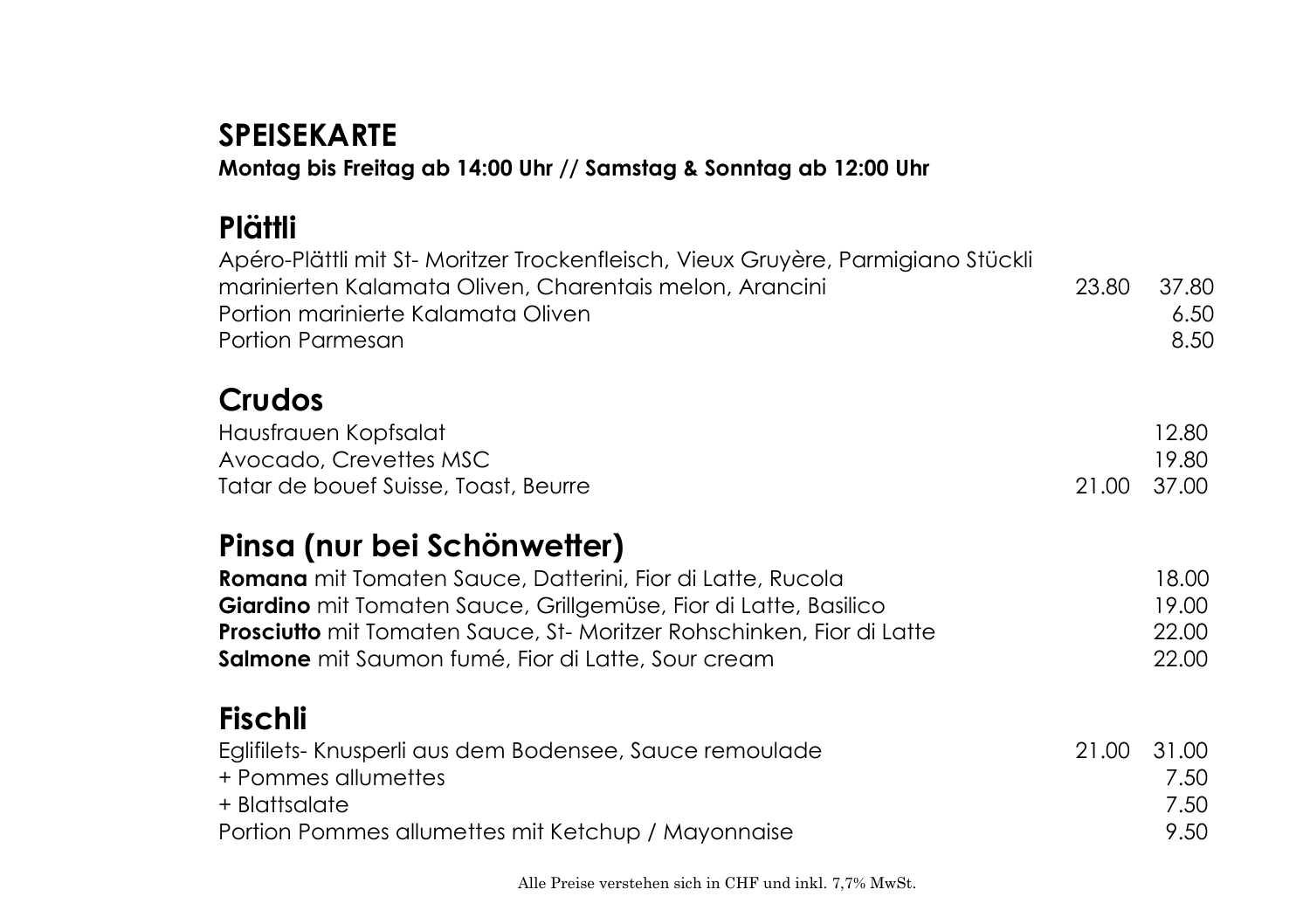## **Desserts**

| Tiramisù aux Framboises                                  | 8.00  |
|----------------------------------------------------------|-------|
| Mousse au chocolat mit Rahm                              | 8.00  |
| Panna Cotta                                              | 8.00  |
| Affogato mit Vanilleglacé                                | 12.00 |
| Tageskuchen                                              | 8.00  |
| Glacé                                                    |       |
| Vanille Bourbon, Chococlat noir, Café, Noix de coco,     |       |
| Crème acidulée (Sauerrahm)                               | 4.80  |
| <b>Sorbets</b>                                           |       |
| Citron, Framboises, Orange sanguine, Fruit de la Passion | 4.80  |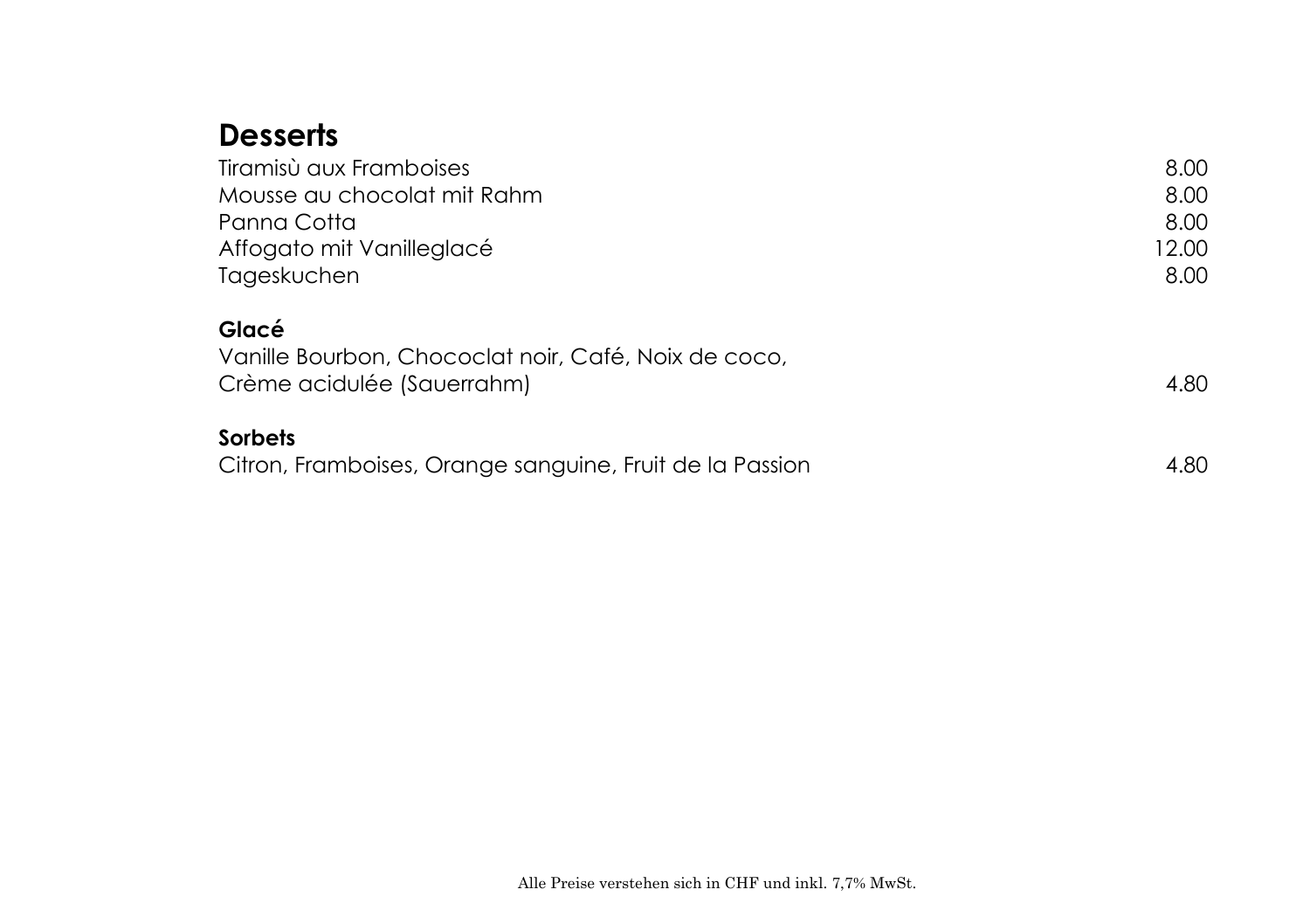| <b>Sparkling Drinks</b>                                   | <b>CHF</b> |
|-----------------------------------------------------------|------------|
| <b>Gespritzter Weisswein</b>                              | 9.00       |
| Negroni Spagliato                                         | 16.50      |
| Campari   Roter Vermouth   Prosecco<br>Seerose 75         | 18.00      |
| Flavoured Gin   frische Zitrone   Champagner              |            |
| <b>Fizzy Rhubarb</b>                                      | 13.50      |
| Rhabarber Likör   Prosecco   frische Limette              |            |
| Apérol Spritz<br>Apérol   Prosecco                        | 13.50      |
| Hugo                                                      | 13.50      |
| Holunderblütensirup Prosecco Limette Minze                |            |
| <b>Non Alcoholics</b>                                     |            |
| Seerose-Limonade                                          | 12.00      |
| Minze   Zuckersirup   Soda   frische Zitrone              |            |
| Virgin Mojito                                             | 12.00      |
| Minze   Limettensaft   Ginger Ale                         |            |
| <b>Martini Frizzante</b>                                  | 12.00      |
| Alkhoholfreier Vermouth   Tonic   Rosmarin   Orangenzeste |            |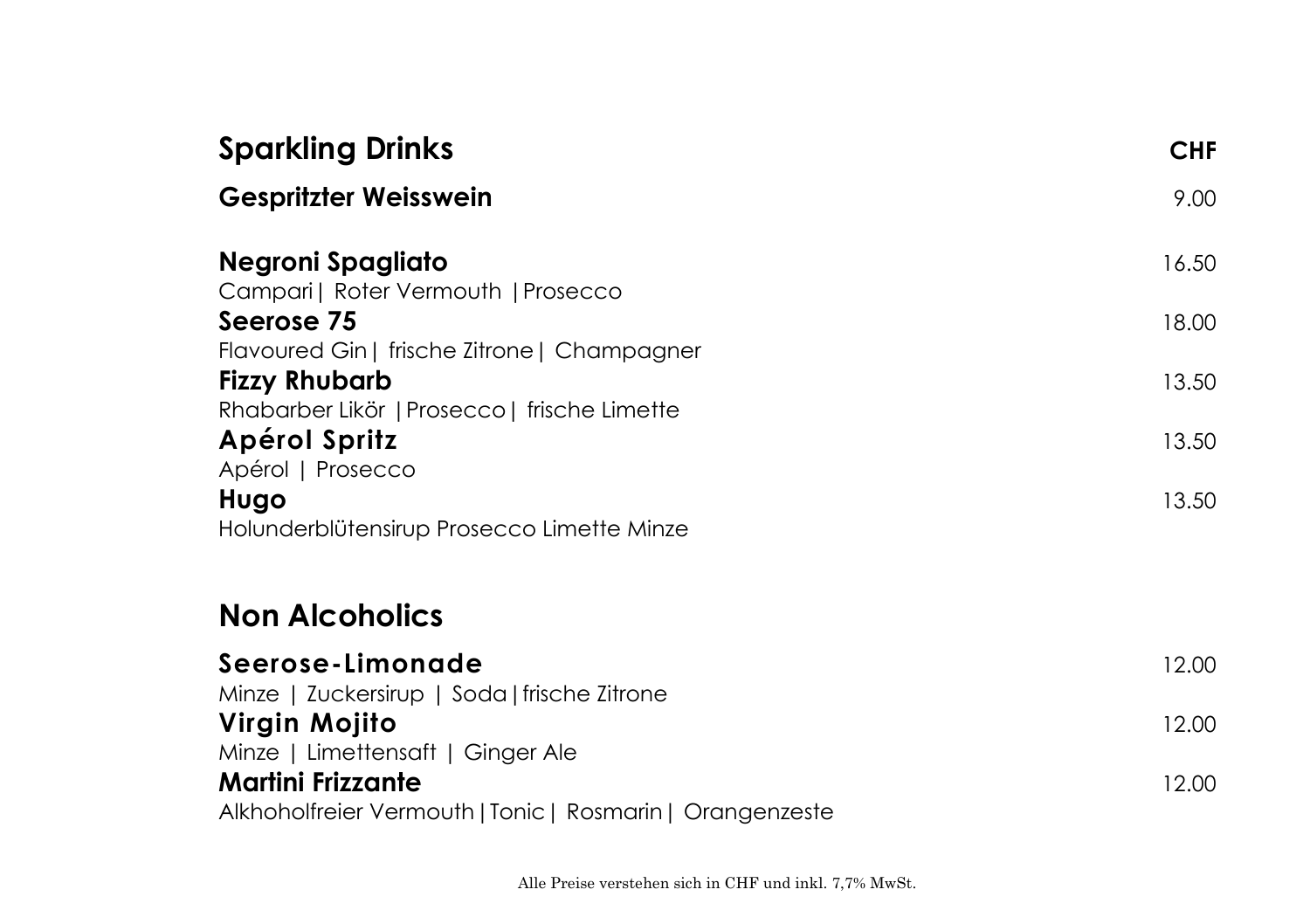| <b>Cocktails/Highballs</b>                                                                 | <b>CHF</b> |
|--------------------------------------------------------------------------------------------|------------|
| <b>Mezcal Collins</b><br>Mezcal   frische Zitrone   Soda                                   | 18.00      |
| Old Cuban<br>Dunkler Rum   Limette   Minze   Champagner                                    | 19.50      |
| <b>Moscow Mule/ London Mule</b><br>Wodka (Gin)   Limette   Ginger Beer                     | 16.50      |
| Sours<br>Amaretto   Wodka   Whiskey   Gin   Rum   frischer Zitronensaft   Zuckersirup      | 16.50      |
| <b>Negroni</b><br>Gin   roter Vermouth   Campari                                           | 16.50      |
| <b>Horse Neck</b><br>Bourbon Whisky   Ginger Ale   Limette                                 | 16.50      |
| <b>One Board</b><br>Caipirinha   Mojito   and most of the international drinks   Cocktails |            |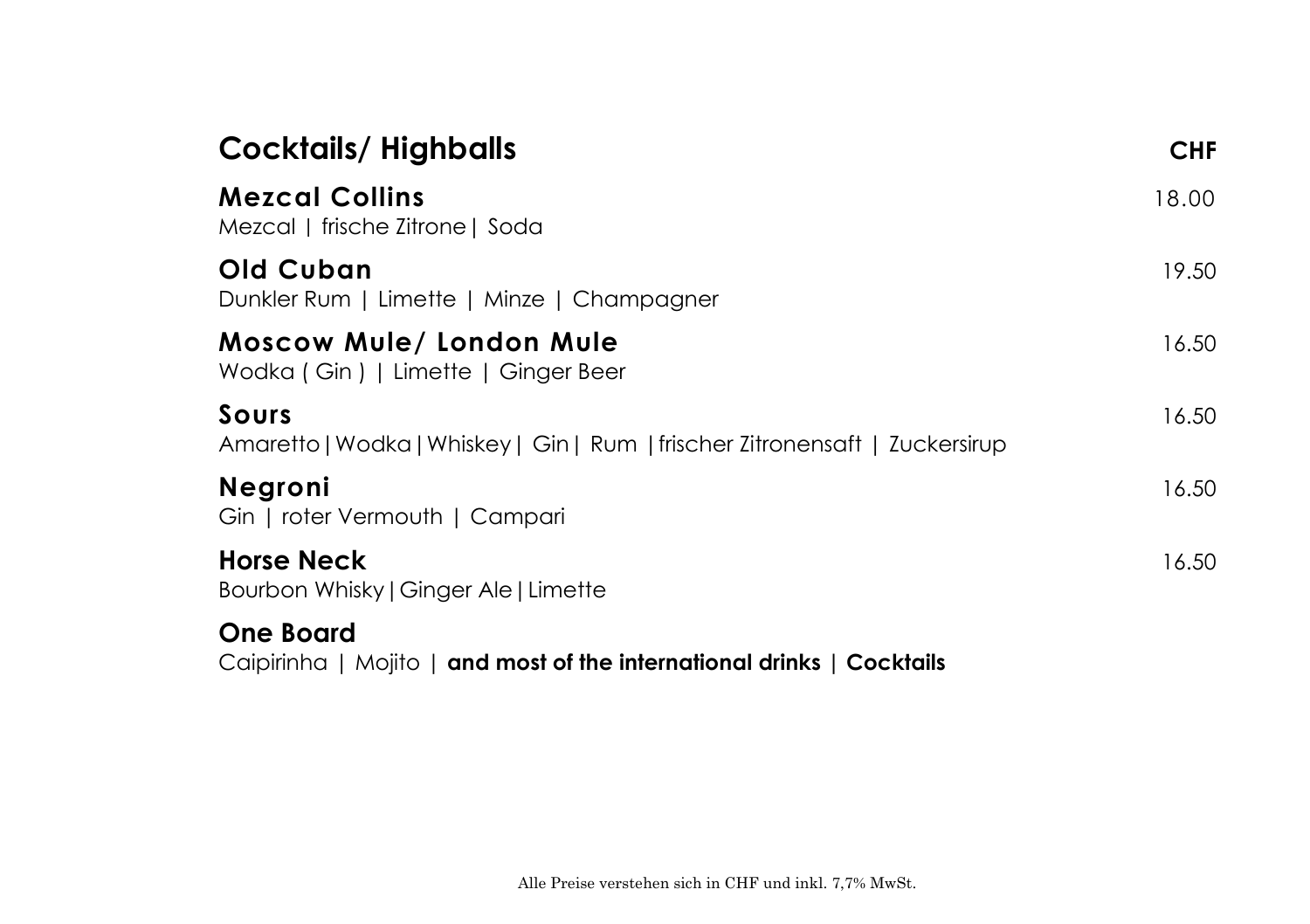| Gin                                            | cl | %    | <b>CHF</b> |
|------------------------------------------------|----|------|------------|
| <b>Bombay Saphire</b>                          | 4  | 40   | 13.00      |
| Star of Bombay                                 | 4  | 47.5 | 16.00      |
| Tanqueray                                      | 4  | 43.1 | 13.00      |
| Hendrick's                                     | 4  | 41.4 | 15.00      |
| Monkey 47                                      | 4  | 47   | 16.00      |
| Law Premium                                    | 4  | 44   | 16.00      |
| <b>Vodka</b>                                   |    |      |            |
| 42 Below                                       | 4  | 40   | 13.00      |
| Grey Goose                                     | 4  | 40   | 16.50      |
| <b>Belvedere</b>                               | 4  | 40   | 17.50      |
| Rum                                            |    |      |            |
| <b>Bacardi Carta Blanca</b>                    | 4  | 37.5 | 13.00      |
| <b>Bacardi Anejo Cuatro</b>                    | 4  | 40   | 14.00      |
| Bacardi 8                                      | 4  | 40   | 16.00      |
| Diplomatico Reserva Exclusiva                  | 4  | 40   | 17.00      |
| Ron Millonario Solera Reserva Especial 15 anos | 4  | 40   | 19.00      |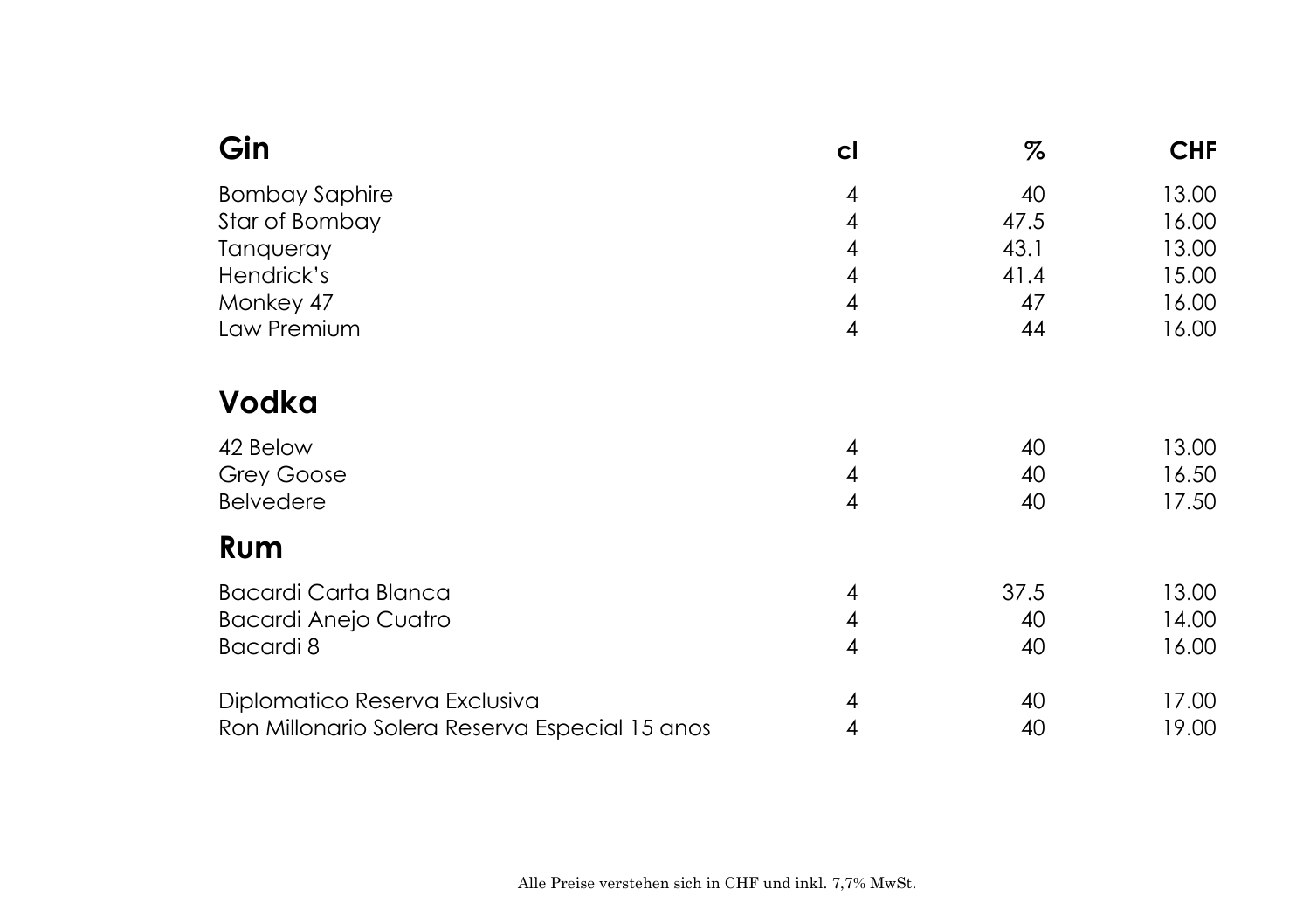| <b>Whiskeys</b>                 | cl | %    | <b>CHF</b> |
|---------------------------------|----|------|------------|
| William Lawson, Scotch          | 4  | 40   | 13.00      |
| Johnny Walker red Label, Scotch | 4  | 40   | 13.00      |
| Chivas Regal 12 Years, Scotch   | 4  | 40   | 15.00      |
| Jameson                         | 4  | 40   | 13.00      |
| Four Roses, Bourbon             | 4  | 40   | 13.00      |
| Jack Daniel's, Tennessee        | 4  | 40   | 15.00      |
| Talisker 10 Years               | 4  | 45.8 | 16.00      |
| Oban 14 Years                   | 4  | 43   | 17.00      |
| Lagavulin 16 Years              | 4  | 43   | 18.00      |
| Tequila   Mezcale               |    |      |            |
| Cazadores blanco                | 4  | 40   | 13.00      |
| Cazadores Reposado              | 4  | 40   | 14.00      |
| Tequila Patron Anejo            | 4  | 40   | 18.00      |
| Tequila Patron Café             | 4  | 35   | 15.00      |
| San Cosme Mezcale               | 4  | 40   | 17.00      |
| Zusatz (Süssgetränke & Säfte)   |    |      | 3.50       |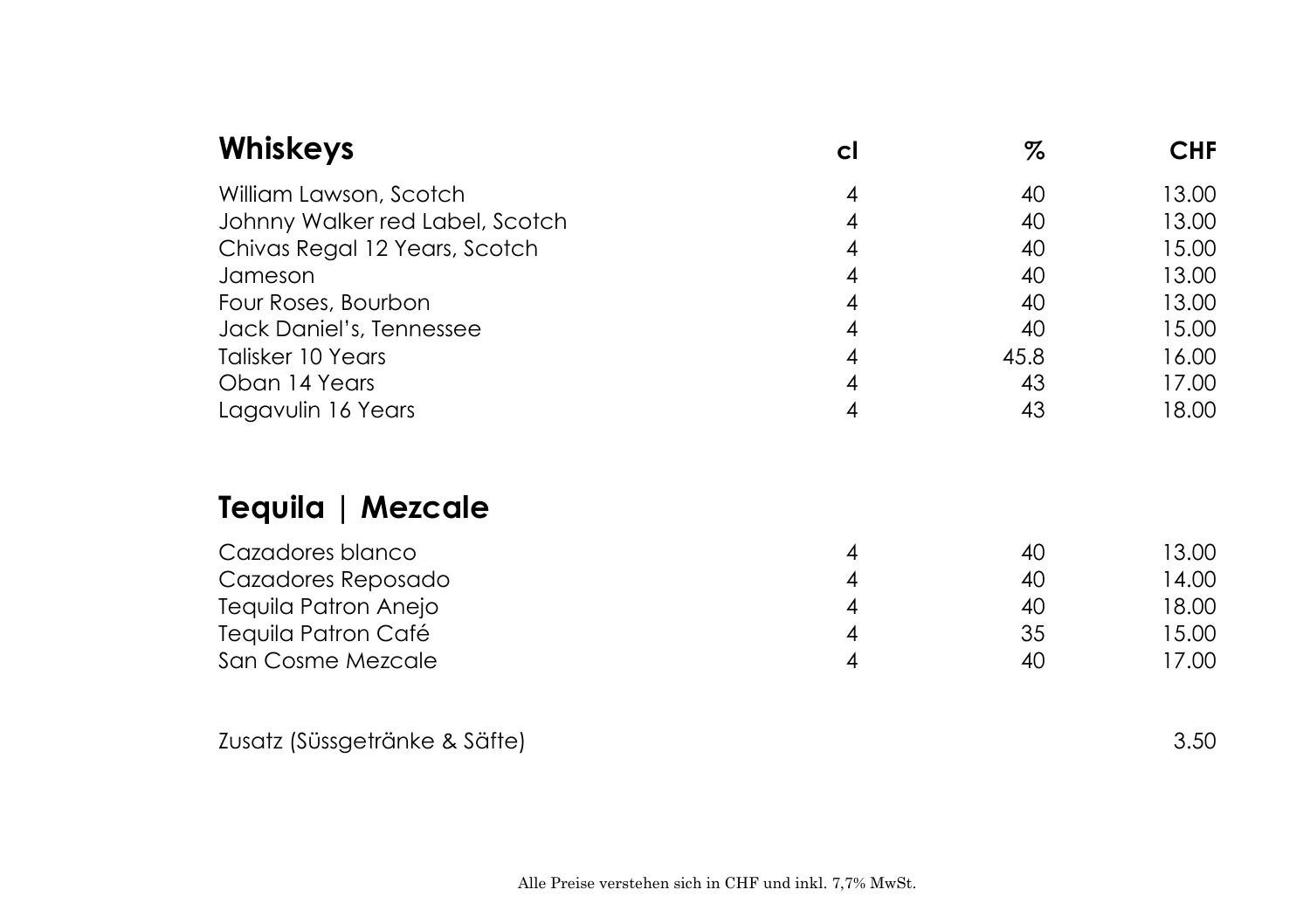| Liqueurs                   | cl             | %    | <b>CHF</b> |
|----------------------------|----------------|------|------------|
| <b>Baileys Irish Cream</b> | 4              | 17   | 12.00      |
| Amaretto Disaronno         | 4              | 28   | 12.00      |
| Sambuca Molinari           | 4              | 40   | 13.00      |
| Hierbas                    | 4              | 26   | 12.00      |
| Southern Comfort           | 4              | 35   | 13.00      |
| <b>Bitters</b>             |                |      |            |
| Campari                    | 4              | 25   | 8.50       |
| Cynar                      | 4              | 16.5 | 8.50       |
| Ramazzotti                 | 4              | 30   | 8.50       |
| Averna                     | 4              | 29   | 8.50       |
| Pastis   Pernod            | $\overline{2}$ | 40   | 8.50       |
| Vermuth                    |                |      |            |
| Martini Bianco             | 4              | 18   | 8.50       |
| Martini Rosso              | 4              | 18   | 8.50       |
| Martini Fiero              | 4              | 14.9 | 8.50       |
| Lillet blanc               | 4              | 17   | 9.50       |
| Lillet rosé                | 4              | 17   | 9.50       |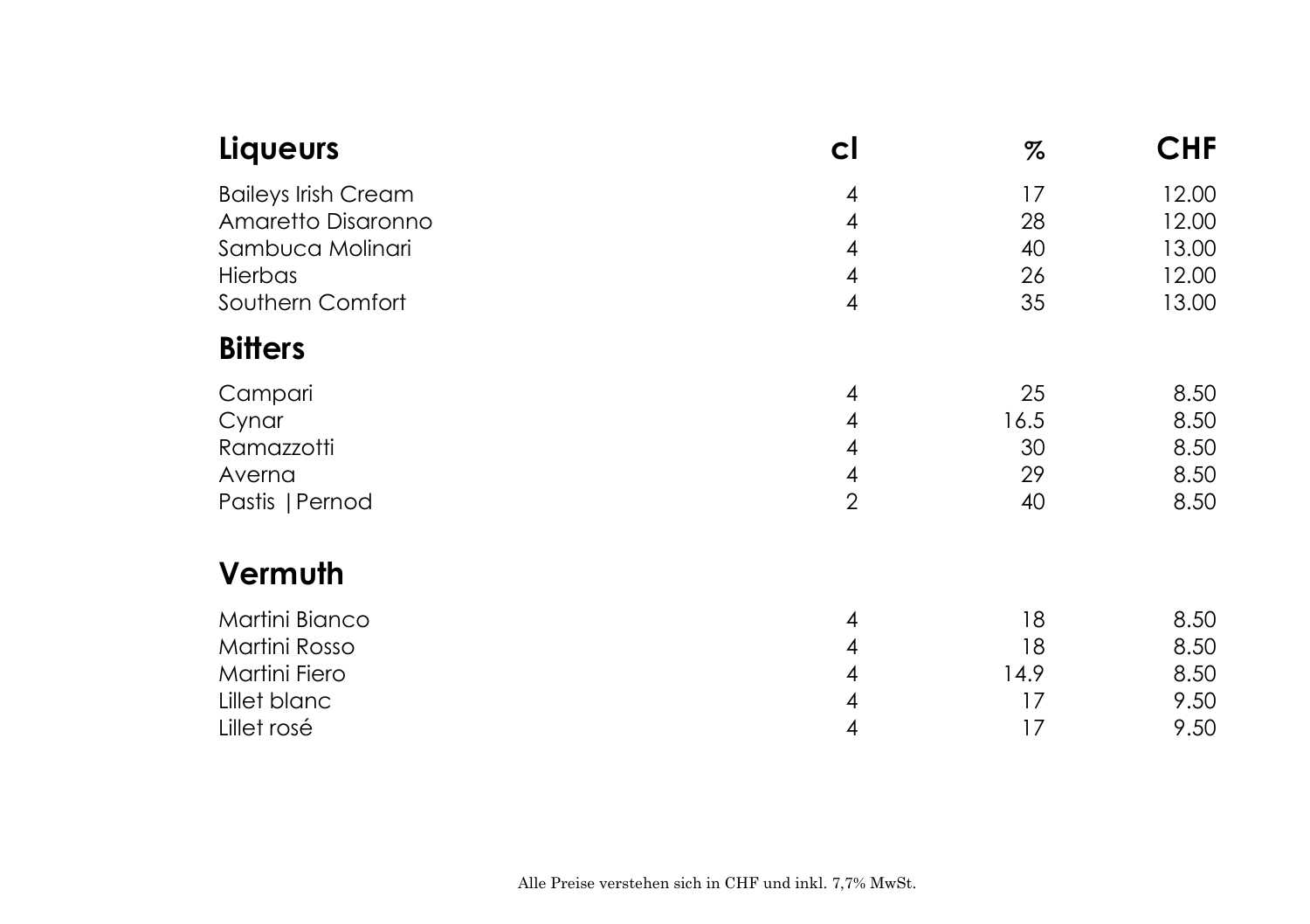| <b>Bier</b>                                  | C. | %   | CHF  |
|----------------------------------------------|----|-----|------|
| Stange   Panache Feldschlösschen Hopfenperle | 30 | 5.2 | 5.50 |
| Valaisanne Pale Ale                          | 33 | 5,4 | 8.50 |
| Corona                                       | 33 | 4.6 | 8.00 |
| Schneider Weisse Tap7, Weissbier ungefiltert | 33 | 5.4 | 8.00 |
| Feldschlösschen alkoholfrei                  | 33 | 0.1 | 6.50 |

| Softgetränke                               | C.      | <b>CHF</b>    |
|--------------------------------------------|---------|---------------|
| Piz Sardona Mineralwasser mit Kohlensäure  | 40   75 | 10.00<br>6.00 |
| Piz Sardona Mineralwasser ohne Kohlensäure | 40   75 | 10.00<br>6.00 |
| Coca Cola   Coca Cola Zero                 | 33      | 5.50          |
| Apfelschorle                               | 33      | 5.50          |
| Rivella rot   Rivella blau                 | 33      | 5.50          |
| Tonic   Bitter Lemon   Ginger Beer         | 20      | 5.50          |
| San Bitter                                 | 10      | 6.00          |
| Gazosa: Limone   Mandarino                 | 35      | 6.50          |
| Eistee (Grüntee mit Minze)                 | 50      | 7.50          |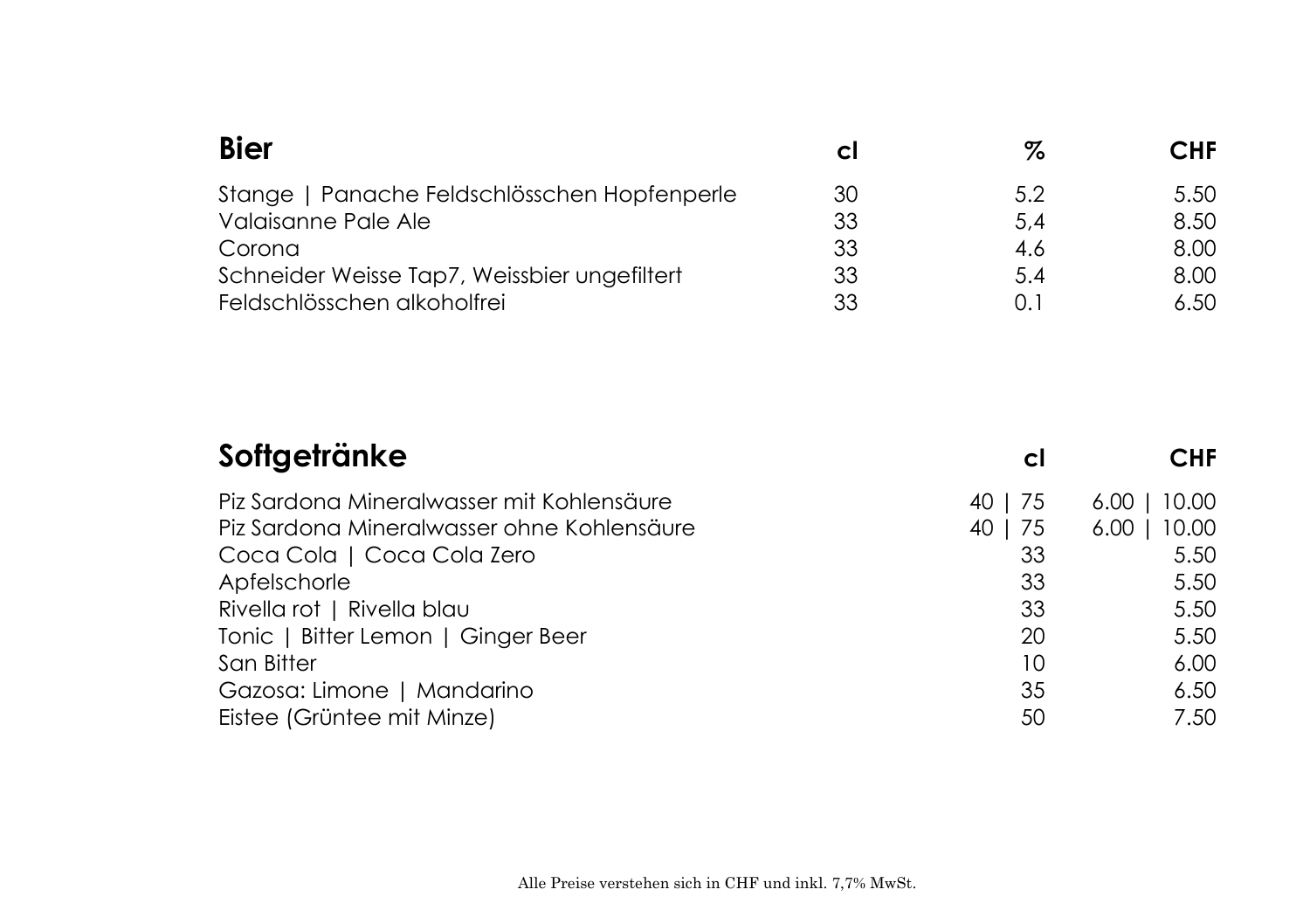| <b>Säfte</b>                                                                                                                                                                                | Сl             | CHF                                                           |
|---------------------------------------------------------------------------------------------------------------------------------------------------------------------------------------------|----------------|---------------------------------------------------------------|
| Pink-Grapefruitsaft   Cranberrysaft   Orangensaft<br>Tomatensaft (mild, medium oder scharf)<br>Frisch gepresster Orangensaft                                                                | 20<br>20<br>20 | 6.50<br>6.50<br>8.50                                          |
| Kaffee & Co.                                                                                                                                                                                |                |                                                               |
| Kaffee crème<br>Espresso   Espresso macchiato<br>Doppelter Espresso<br><b>Milchkaffee</b><br>Cappuccino<br>Chocolat chaud (mit echter Schockolade & Rahm)<br>Irish Coffee<br>Coretto Grappa |                | 5.50<br>5.50<br>7.00<br>6.50<br>6.50<br>7.50<br>12.00<br>9.50 |
| Kaffee Mykonos (hausgemachter Eiskaffee mit Crushed Ice)                                                                                                                                    |                | 8.00                                                          |
| Portion Tee im Kännchen<br>Green-Jasmine   Verbena   Maroccon Mint   Purple Breeze Darjeeling<br>Camomile Orange Blossoms   Ginger Lemon                                                    |                | 7.50                                                          |